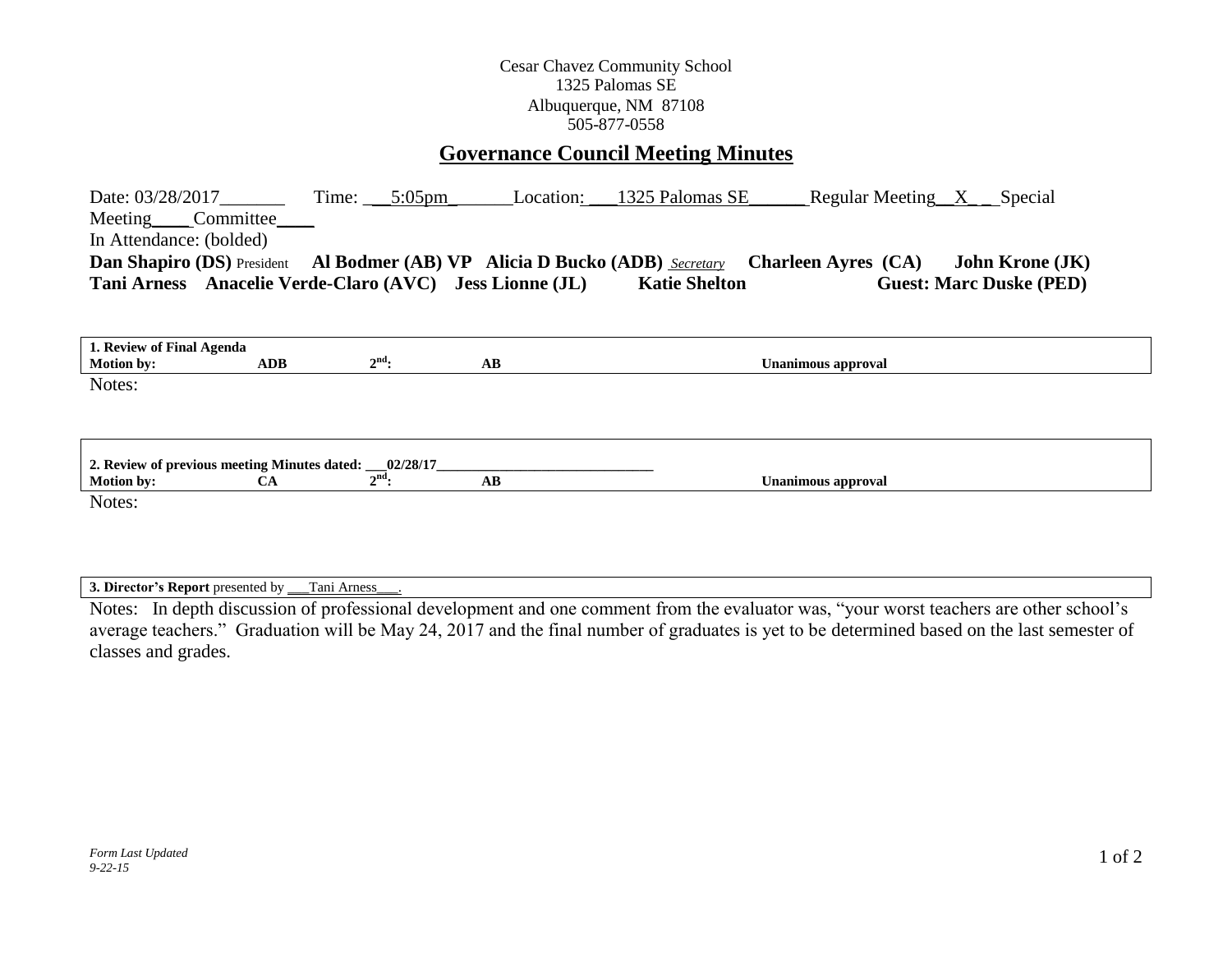### Cesar Chavez Community School 1325 Palomas SE Albuquerque, NM 87108 505-877-0558

**Action Items:** (Item, motion by, second by, vote results) MOTION SECOND YES NO

1) Financial Reports for February: A motion was made by ADB to accept the financial reports for February 2017 seconded by AB and followed by a unanimous approval.

- 2) The Accounts Payable Payment Vouchers
- 3) and Payroll Payment Vouchers for February 2017: A motion was made by AB to accept both vouchers and seconded by CA followed by unanimous approval.
- 4) All BARS approved with single motion JL AVC unanimous yes

## BARS

- 1617-0027-T 24154 Title II Transfer between function
- 1617-0028-D 11000- Operational
- 512-000-1617 0029-I Capital Improvement

Discussion about BARS included the possibility of violating the open meetings act by not including the third BAR prior to the advertised meeting however, the agenda only states that "BARS" will be discussed and not specified as to type. Therefore, this was felt not to be a violation of the open meetings act.

- 5) Motion was made to adopt the Training and Experience policy by CA seconded by AB and approved unanimously.
- 6) Motion was made by DS to postpone this item (clarification of bylaws) to the next meeting and seconded by JK and approved unanimously. AB will work on language to clarify the terms of the renewal process on a regular basis.
- 7) Motion was made by DS to approve the director's attendance at the National Charter School Conference in Washington DC in June with an allowance of up to \$300 per night hotel, not including tax. This was seconded by AB and approved unanimously.
- 8) Teacher Salary Schedule and
- 9) EA Salary Schedule: A motion was made by ADB and seconded by AVC to approve both salary schedules. This was approved unanimously.

## **Discussion Items:**

|  | <b>Assigned Tasks</b>                 | Point of<br>Responsibility | Date Assigned | Deadline |
|--|---------------------------------------|----------------------------|---------------|----------|
|  | <b>GC Self-evaluation Rubric</b>      | CA, AVC, DS                | 03/28/17      |          |
|  | <b>School Leader Evaluation Forms</b> | Tani                       |               |          |